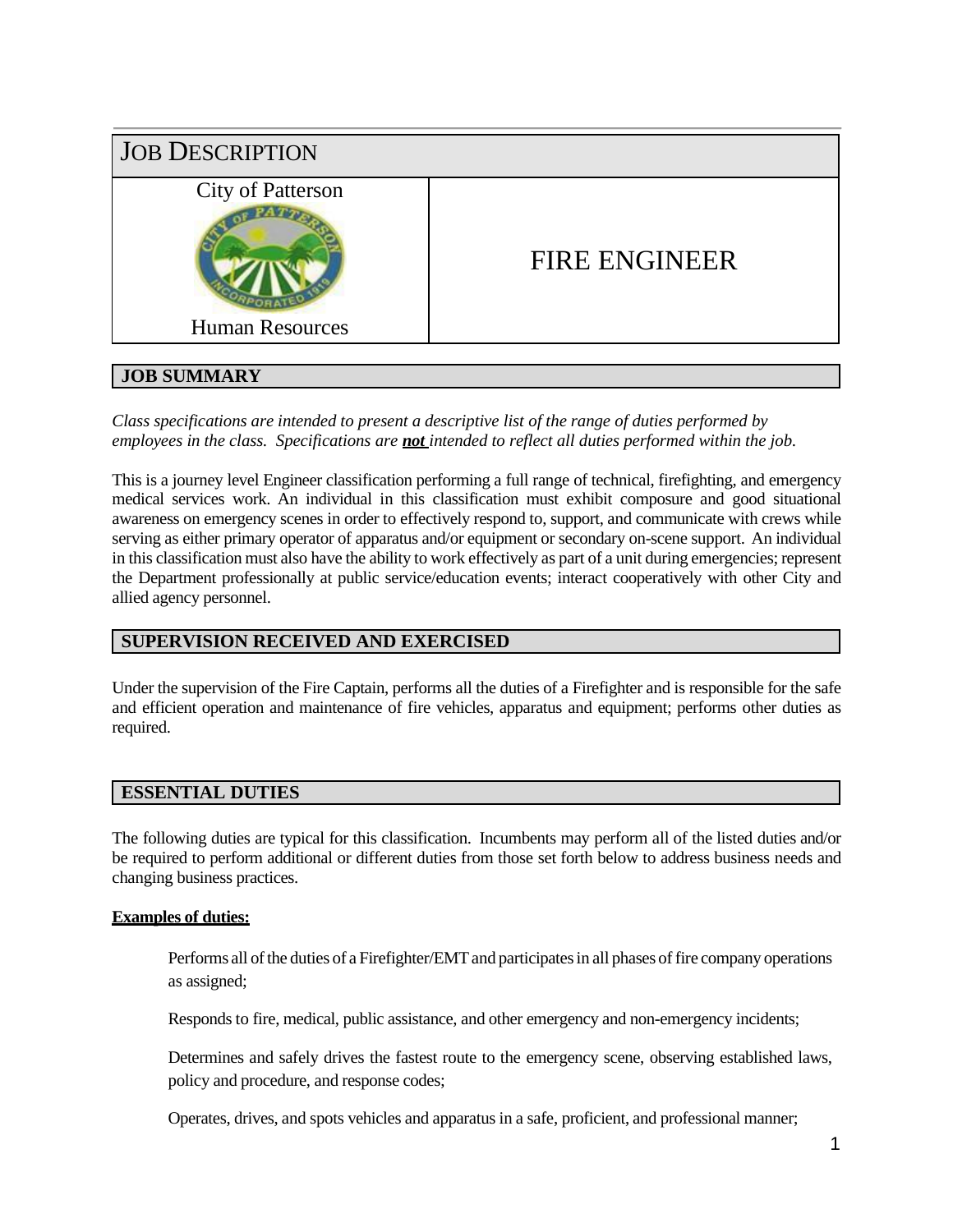Operates pumps, aerial devices, and other equipment specific to fire/EMS apparatus in an appropriate, safe manner;

Participates in After Action Reviews for the benefit of the affected company members and the entire organization;

Regularly performs apparatus and equipment checks, pre-trip inspections, post-incident inspections, and monthly detailed checks in accordance with Department policies and procedures, DMV regulations, and manufacturer specifications ensuring response readiness;

Performs minor preventative maintenance and vehicle inventory in accordance with Department policies and procedures, including maintenance of accurate, up-to-date records and logs and the writing of reports;

Informs appropriate personnel of apparatus/equipment status and/or maintenance issues;

Performs pre-plan inspections;

Assists with the training of City/District personnel in the operation and maintenance of vehicles, apparatus, and equipment;

Participates in training exercises as required;

Performs community service and public education activities as necessary;

Acts as a courteous and professional Department liaison to the public when answering questions, performing demonstrations, or hosting station visits;

May assume the responsibilities of a Fire Captain when required.

# **MIMIMUM QUALIFICATIONS**

In general, the Fire Engineer will need the following skills, knowledge, and attributes to be successful in fulfilling the responsibilities of the position:

#### **Knowledge of:**

Vehicle code regulations, Department policies, procedures, and standards relating to vehicles, apparatus, and equipment;

Principles, practices, and techniques of firefighting and emergency operations, including structural and wildland firefighting, rescue, hazardous materials, and emergency medical care; communications and other equipment;

Department fire apparatus and equipment design, operation, maintenance, and safety factors;

Effective operation of apparatus and/or equipment at an incident, and understanding of cause and effect regarding said operation;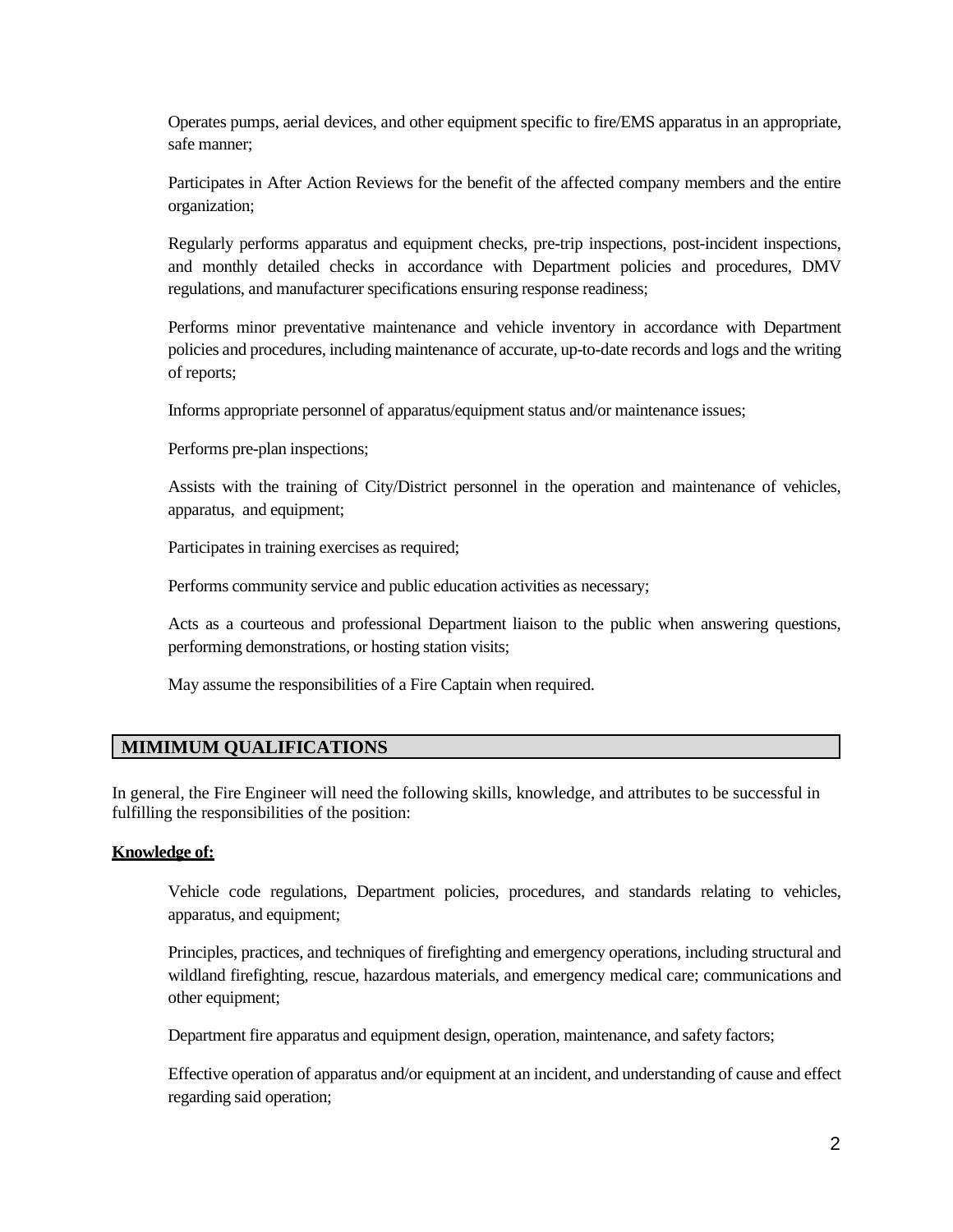The effective operation and maintenance of vehicles, apparatus, and equipment;

Procedures for repairing equipment and/or apparatus, or for placing equipment and/or apparatus out of service;

Local area geography, including streets, hydrants, terrain, high life-hazard occupancies, and target hazards;

Appropriate usage of EMS/Firefighting equipment for various emergency and non-emergency situations;

Firefighting standard operating procedures;

National Incident Management Systems (NIMS/ICS);

Department, local EMS, and County protocols and guidelines regarding patient treatment;

Engineer, Firefighter, and EMT responsibilities and duties in accordance with Department operations, standards and policies and procedures;

Fire Captain responsibilities and duties in accordance with Department operations, standards, policies, and procedures ;

General computer systems and software applications.

### **Ability to:**

Safely operate assigned vehicles, apparatus, equipment in an efficient and effective manner as dictated by the incident/situation;

Effectively size up an incident, respond quickly and effectively, and make necessary adjustments as incidents progress;

Communicate effectively with Captain and crew while driving to, and at incident scenes;

Perform minor preventative maintenance to keep equipment operational;

Assist in the selection of the fastest route to drive to the emergency scene;

Maintain composure during emergencies and/or stressful situations, responding calmly, quickly, safely, and effectively;

Work effectively as part of cohesive unit during emergencies;

Act as team player with excellent interpersonal skills, effectively interacting with members of the public, City/District staff, and allied agencies in both emergency and non-emergency situations;

Perform all Firefighter and EMT duties;

Maintain accurate, up-to-date logs and records on vehicle, apparatus, and equipment maintenance;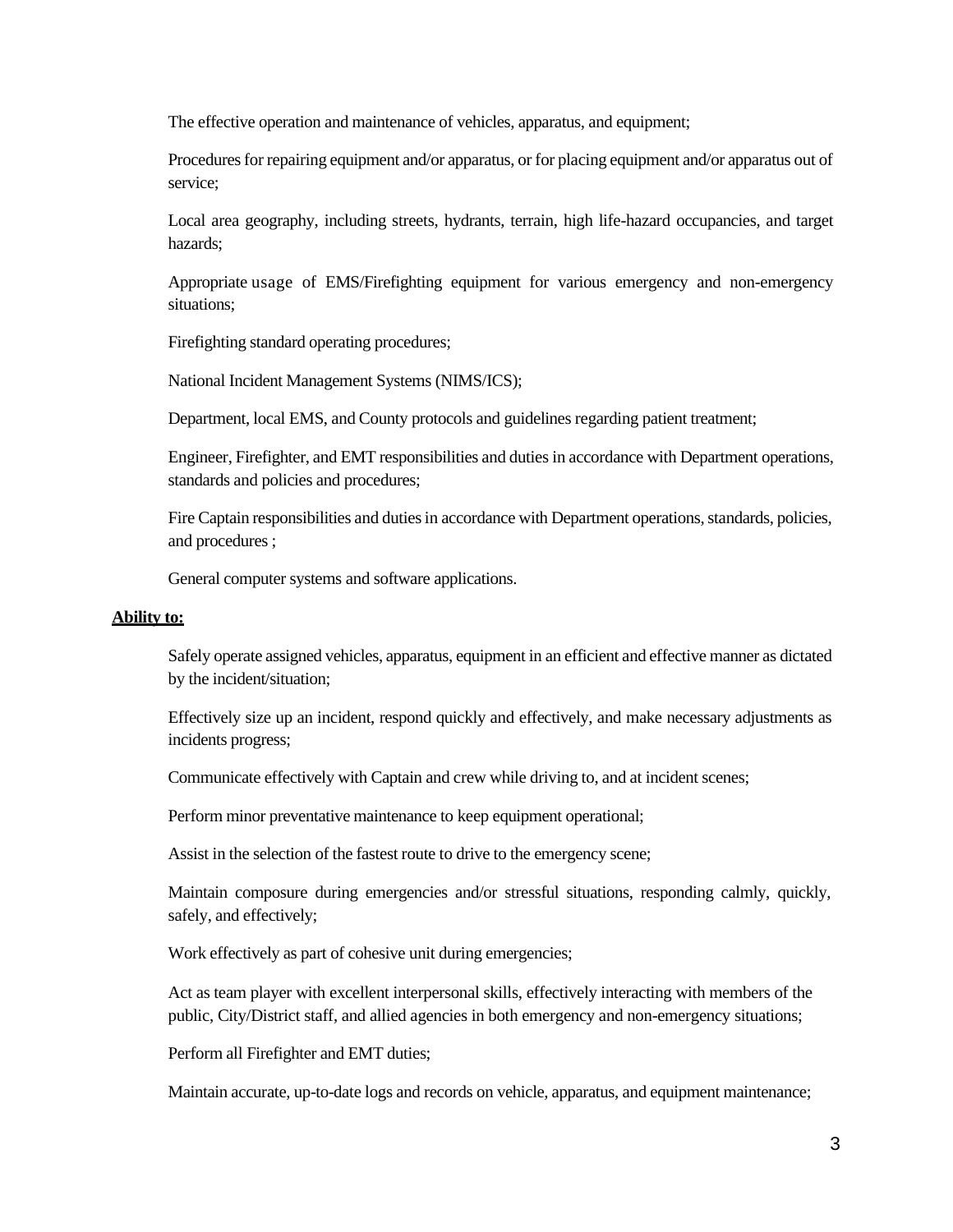Write clear, concise, complete reports;

Assist in training others in the requirements of the position;

Perform duties and responsibilities of a Fire Captain when assigned.

### **EXPERIENCE AND CERTIFICATION(S)**

### **Experience:**

Minimum two years as a career firefighter.

### **Education:**

Possession of a high school diploma, G.E.D. equivalency or a high school proficiency certificate.

### **Certification:**

EMT-1; CPR; California State Board of Fire Services Firefighter I; California State Board of Fire Services Driver/Operator 1A & 1B Certification.

### **License or Certificate:**

Possession of a valid California driver's license in compliance with California Department of Motor Vehicles regulations and requirements related to the driving and operating of fire apparatus. Maintenance of a valid California driver's license with the appropriate endorsements, qualifications, and medical clearances is required as a condition of employment for the position of Fire Engineer.

# **NECESSARY SPECIAL REQUIREMENTS**

Must be 21 years of age or older.

Must be a non-smoker.

Must successfully pass a pre-employment medical examination, including a drug screen, fingerprint, background check, and reference check.

Must be able to provide proof of U.S. citizenship or legal right to work in the United States.

# **PHYSICAL REQUIREMENTS**

#### **Environmental Conditions:**

While performing the duties of this job the employee occasionally works outdoors. This may include occasional exposure to wet, humid, hot, and inclement weather conditions. The employee may work near moving mechanical parts, under hazardous, life-threatening conditions, such as, but not limited to, heights, confined spaces, temperature extremes, crowds, loud noises, limited visibility, in the presence of hazardous